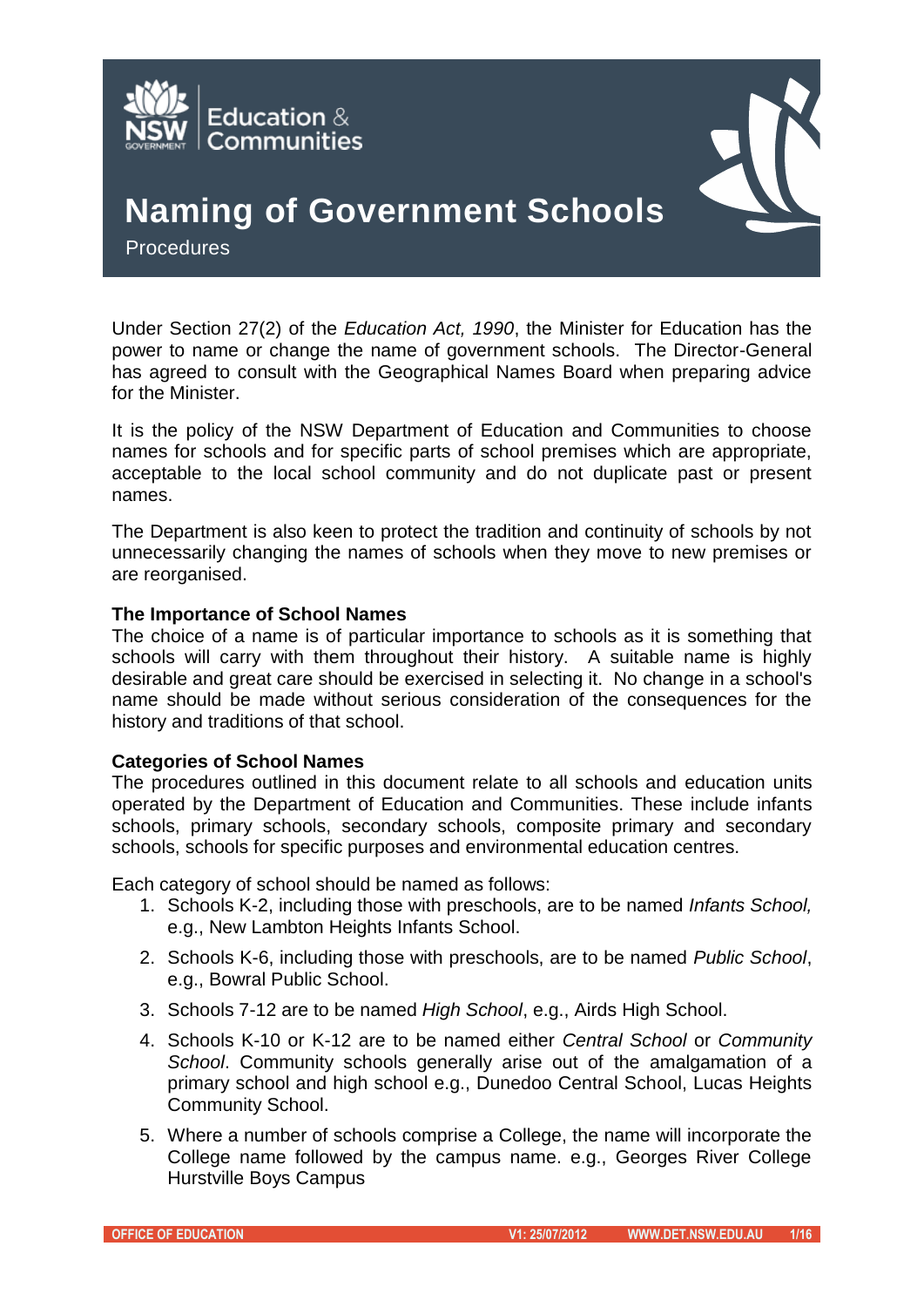- 6. Stand alone schools of distance education are to be named *School of Distance Education* e.g., Dubbo School of Distance Education.
- 7. Most schools for specific purposes are to be named *School*, without the addition of such terms as Special, School for Specific Purposes or SSP, e.g., Kurrambee School.
- 8. Schools for specific purposes that are located in hospitals are to be named *Hospital School*, e.g., Bankstown Hospital School.
- 9. Environmental education centres are to be named *Environmental Education Centre*, e.g., Awabakal Environmental Education Centre.

Schools which are given approved specialist status may include the specialisation in the name, e.g., Westport Technology High School, Newtown High School of the Performing Arts, Westfields Sports High School, and Yanco Agricultural High School. The term *Centre of Excellence*, should not be included as part of the school's name.

There are a number of established schools which do not comply with the above parameters owing to decisions made in the past, e.g., The Open High School, Sydney Technical High School, John Brotchie Nursery School, School of the Air and Sydney Distance Education Primary School. It is not the intention of this statement that such schools will change their names.

#### **Guidelines for Naming Schools**

These guidelines are to be followed when proposing a name for a school:

- 1. Whenever possible the school should adopt the name of the suburb, town or locality in which it is situated. Public schools and high schools may use the same locality name but a school for children with disabilities or a community care school may not, where there is any possibility that the short name may cause confusion, e.g., Albury Public School and Albury High School, but not Albury School.
- 2. Where it is not possible to use the locality name, or where the locality name is regarded as unsuitable, a number of alternatives should be considered, for example:
	- a. Local people such as pioneering men, women or families, VC winners, writers, scientists, artists, explorers and community leaders
	- b. Aboriginal local place names or words
	- c. Famous Australians.
- 3. The Department will take account of the requirements of the Geographical Names Act 1966, and, except under special circumstances, will not submit for the Minister's approval names of schools which:
	- a. include road, street, avenue, crescent, drive, etc
	- b. include a compass point, although this would not prohibit names such as Northern Rivers
	- c. include a directional term like "lower" or "upper" etc., unless the name is the name of the locality or town
	- d. begin with "the", unless the name of the locality or town specifically includes this term, e.g., The Rock Central School
	- e. are named after people still living
	- f. are the names of schools or places elsewhere in New South Wales or Australia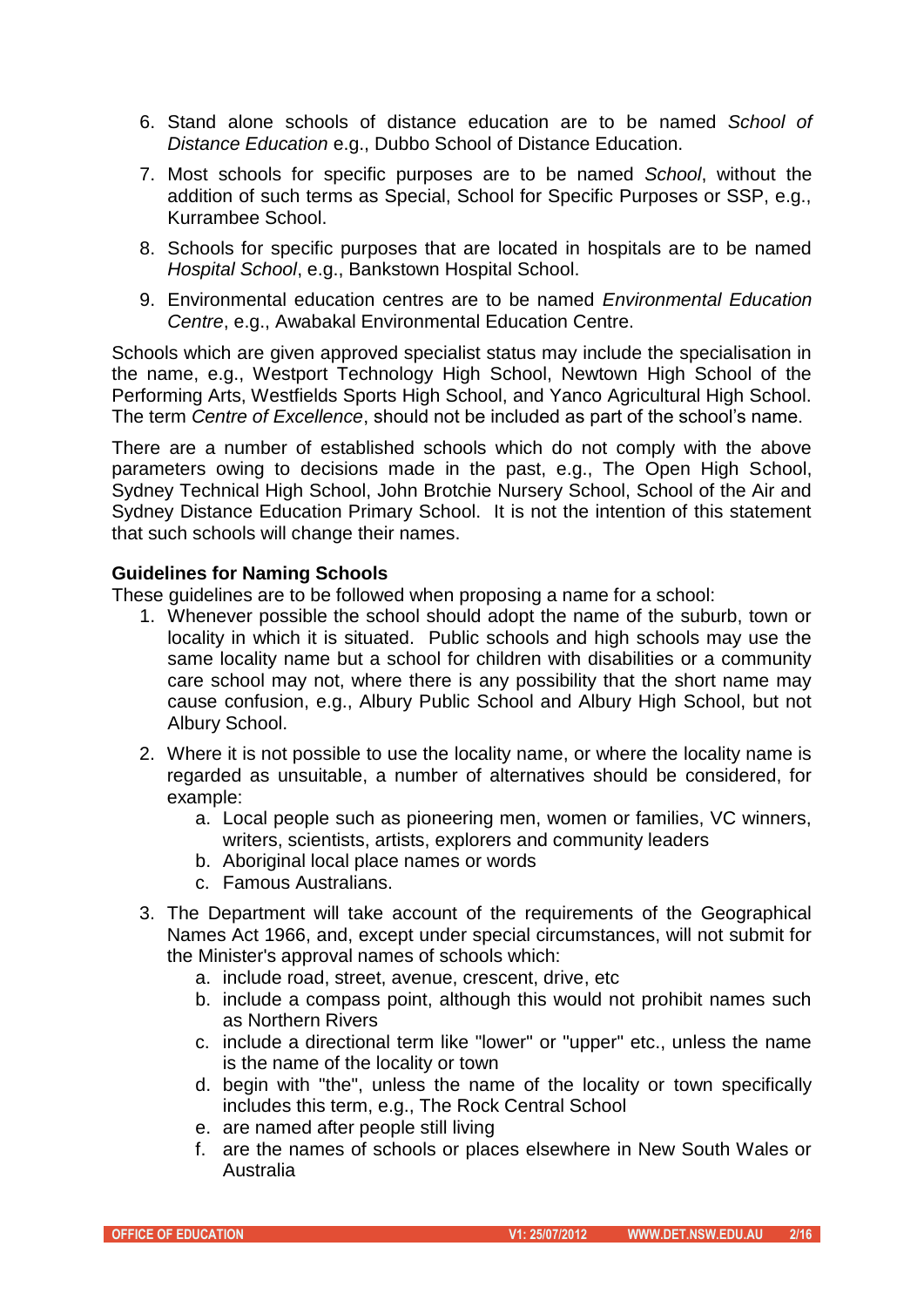- g. are clumsy, too long, too wordy, or include initials, hyphens or apostrophes
- h. are likely to cause postal confusion.

The forms located in Attachment F or G should be used to check with the Geographical Names Board as to the suitability of a name. It is better to do this early in the process rather than discover that the name chosen is in conflict with a guideline. Email the completed form to [GNB@lpma.nsw.gov.au.](mailto:GNB@lpma.nsw.gov.au)

## **Naming a New School**

Consultation on the name of a new school will generally be undertaken as part of the overall consultation on the establishment of a new school, although this is sometimes not possible at such an early stage.

For a detailed diagram of the procedure for Naming a *NEW* School see Attachment A.

## **Changes of Name**

As a general rule, once a school has acquired a name that is consistent with these guidelines it is most undesirable to change it even when the school moves to another site. Many schools have retained their names in new premises and some schools, such as Sydney Boys and Girls High schools and Hurlstone Agricultural High School have retained their names despite moves of considerable distance from the original site. Not only are the traditions, continuity and history of a school better protected by retaining the original name, but the administrative costs of changing a school's name are avoided.

Where a change of name is absolutely unavoidable due to duplication or ambiguity, the new name must be chosen in accordance with the guidelines for naming schools. A change of name is not to be treated as a formal closure or opening of a school.

For a detailed diagram of the procedure for *RENAMING* a School see Attachment B.

## **Naming Units and Specific Parts of School Premises**

Where possible the guidelines for naming schools should be followed in naming units and specific parts of schools, together with the following qualifications:

- 1. Requests for the naming of units and specific parts of school premises, such as assembly halls, building wings, libraries and sporting fields, will be considered if the person nominated was associated in a significant way with the development of the school.
- 2. If the person nominated has been a serving officer of the Department then approval will not be given for the name unless the officer is deceased, or at least two years have elapsed since the officer retired. Each case is to be considered on its merits.
- 3. Where special units have been established for students with disabilities, distance education students or students who need intensive English, the name will carry both the unit and school name, e.g., Thomas Rose Unit, Ambarvale High School; Walgett Distance Education Centre, Walgett Public School; Wilkins Intensive English Centre, Marrickville High School.

#### **Procedures Overview:**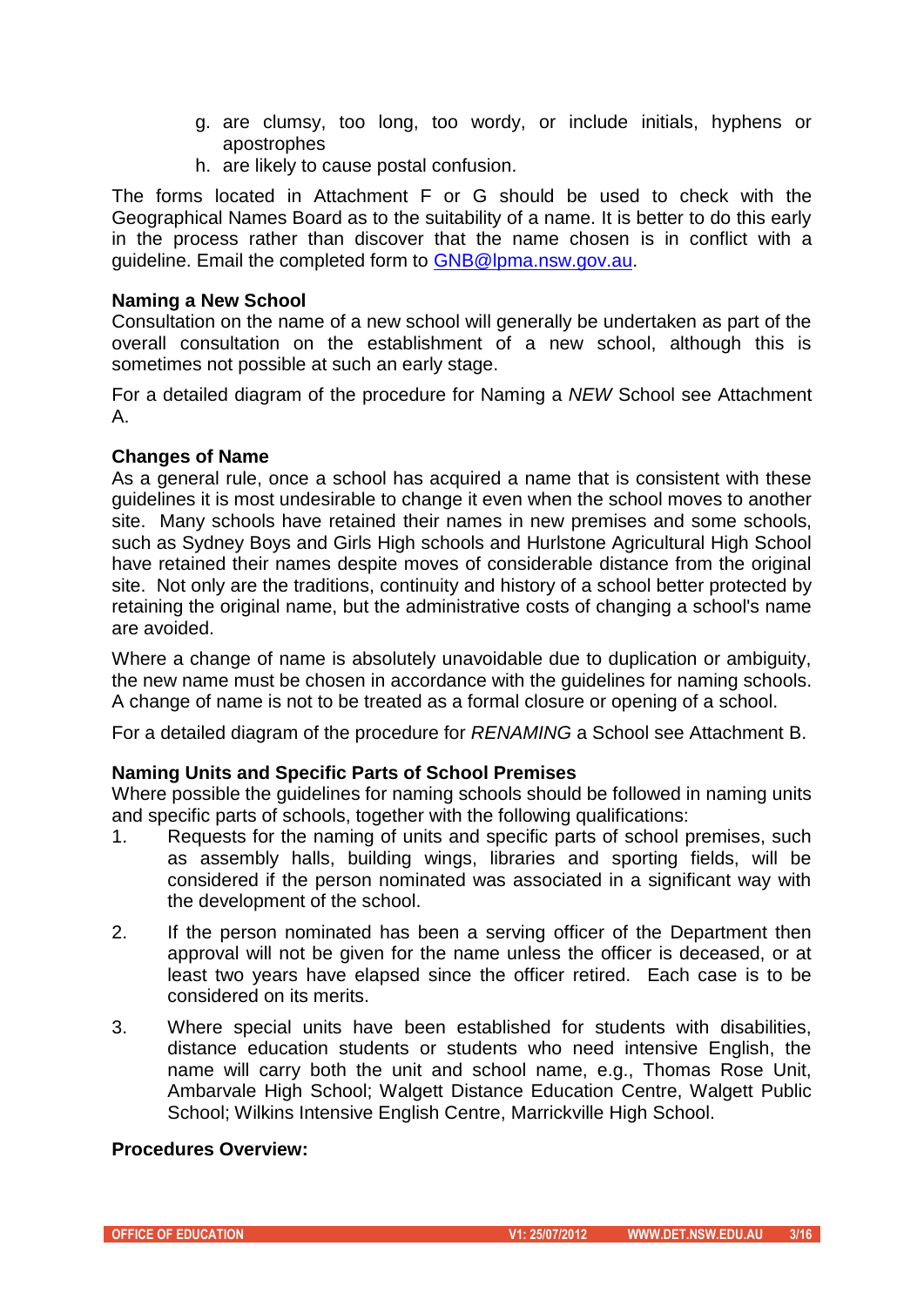An official school name must be approved by the Minister and published in the Education Gazette.

Usually recommendations for the naming of schools, including changes to the official name, will be developed in the Office of the Regional Director or School Education Group after consultation with the Principal, the school community and other interested parties.

When naming specific buildings or parts of the school, principals should adopt the general principles for naming of a school (e.g. suitability, consultation etc.) as well as the specific procedures outlined on page 3. Principals have the authority to name specific buildings within their school and do not need to seek approval from the regional office or asset management officers.

The proposed name for a school should be chosen in accordance with the Department's policy on the naming of schools. If the proposed name is not the same as the suburb or locality name then the proposed name should be checked for historical duplication in the Departmental database at [http://www.governmentschools.det.nsw.edu.au/index.shtm.](http://www.governmentschools.det.nsw.edu.au/index.shtm) For any queries relating to this check contact [cese@det.nsw.edu.au.](mailto:cese@det.nsw.edu.au)

The name should be checked with the Geographical Names Board as early as possible.

The Regional Director's office will prepare and put forward a Submission through the Deputy Director-General Schools (DDG Schools) for approval by the Minister. (For an example see Attachment C which includes a sample submission for the Minister's approval and a sample of the Section 27(2) Notice (Gazettal Notice) for the Minister's approval).

Attachment D and E are the NEW school name and school RENAMING Section 27(2) Notice proforma respectively. Attachment F and G are the summary proforma for proposing a NEW school name and the summary proforma for proposing RENAMING of a school respectively.

[If possible, the proposal form for a NEW school's name should accompany the formal recommendation for the school's establishment. In those exceptional cases where it is necessary to give a school site a temporary name, the Regional office should ensure that a permanent name is submitted well before the school is due to open.]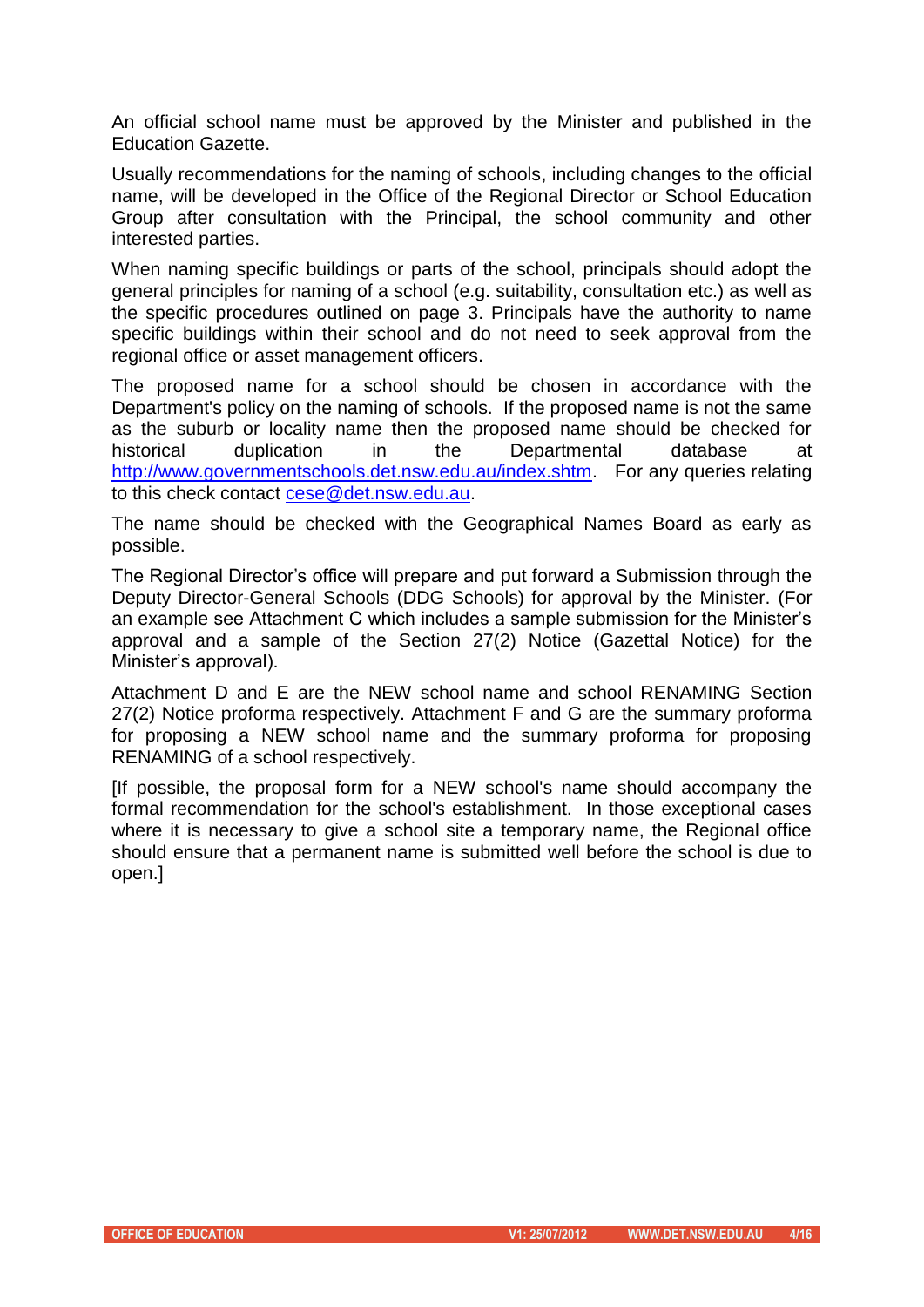## **Naming a NEW Government School Flowchart**

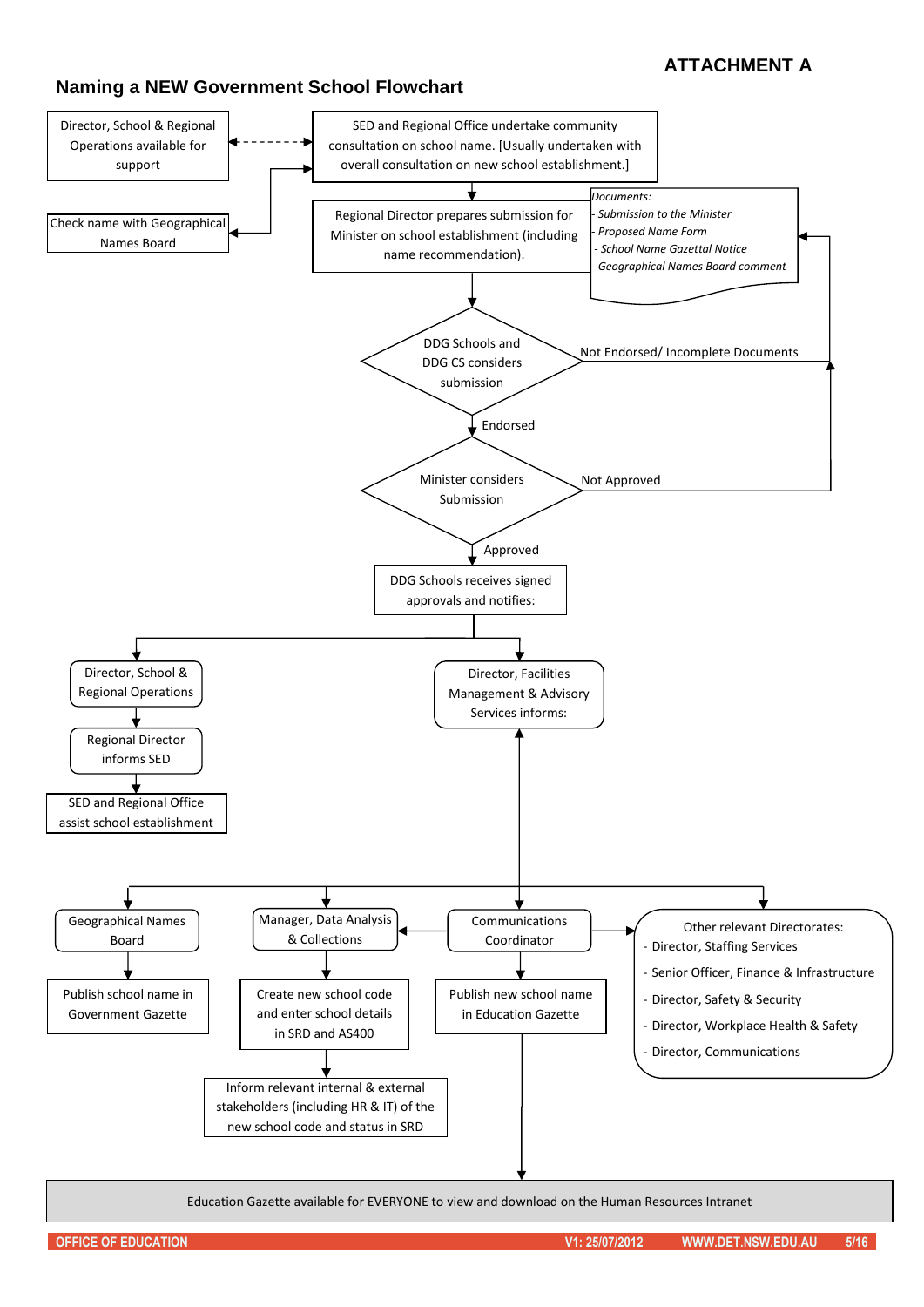#### **Instructions for Naming a NEW Government School**

- 1. The School Education Director (SED) and Regional Office undertake community consultation on the new school's name.
- 2. The SED/Regional Director prepares a Submission to the Minister on the establishment of the new school, where possible including the recommended name for consideration and approval. The Submission will include details of consultation with the community about the proposed school name. The draft Gazettal Notice is also prepared with the Submission (Attachment D).
- 3. Email the completed PROPOSED NAME form (Attachment F) to the Geographical Names Board [\(GNB@lpma.nsw.gov.au\)](mailto:GNB@lpma.nsw.gov.au) for a preliminary check. The Director, School and Regional Operations is available for support with the process.
- 4. The Submission is forwarded to the DDG Schools and the DDG Corporate Services (DDG CS) for consideration and endorsement.
- 5. If the DDG Schools and the DDG CS endorse the Submission and the documentation is complete, including the draft Gazettal Notice, it is submitted to the Minister for consideration and approval.
- 6. If the Minister approves the Submission, the Minister signs the Submission and the Section 27(2) Notice (Gazettal Notice).
- 7. The signed documents are sent back to the DDG Schools who forward the copies to the Director, School and Regional Operations and the Director, Facilities Management and Advisory Services.
- 8. The Director, School and Regional Operations sends the signed documents to the relevant Regional Director who then distributes it to relevant regional personnel, including the SED.
- 9. The Director, Facilities Management and Advisory Services emails the signed documents to the Communications Coordinator to publish the name of the new school in the Education Gazette. Other relevant Directorates and the Manager, Data Analysis and Collections are included in the email sent to the Communications Coordinator.
- 10. The Communications Coordinator sends a reply all email with details of the planned date of publication in the Education Gazette.
- 11. The Manager, Data Analysis and Collections emails the details of the new school name to relevant internal and external stakeholders. Updates to the corporate systems, ERN/SRD and AS400/iSeries, are made when the best date for change is determined.
- 12. When the new name is published in the Education Gazette it is uploaded to the Human Resources Intranet for everyone in DEC to view and download: [https://detwww.det.nsw.edu.au/lists/directoratesaz/humanresources/schoolteache](https://detwww.det.nsw.edu.au/lists/directoratesaz/humanresources/schoolteachers/gazette/) [rs/gazette/.](https://detwww.det.nsw.edu.au/lists/directoratesaz/humanresources/schoolteachers/gazette/) (For an example see Attachment H).
- 13. When the new school name is published in the Education Gazette, the Director, Facilities Management and Advisory Services emails the Geographical Names Board to publish the new name of the school in the Government Gazette.
- 14. The new school will only appear on the School Locator on the NSW Government Schools website when all contact details for the new school have been finalised.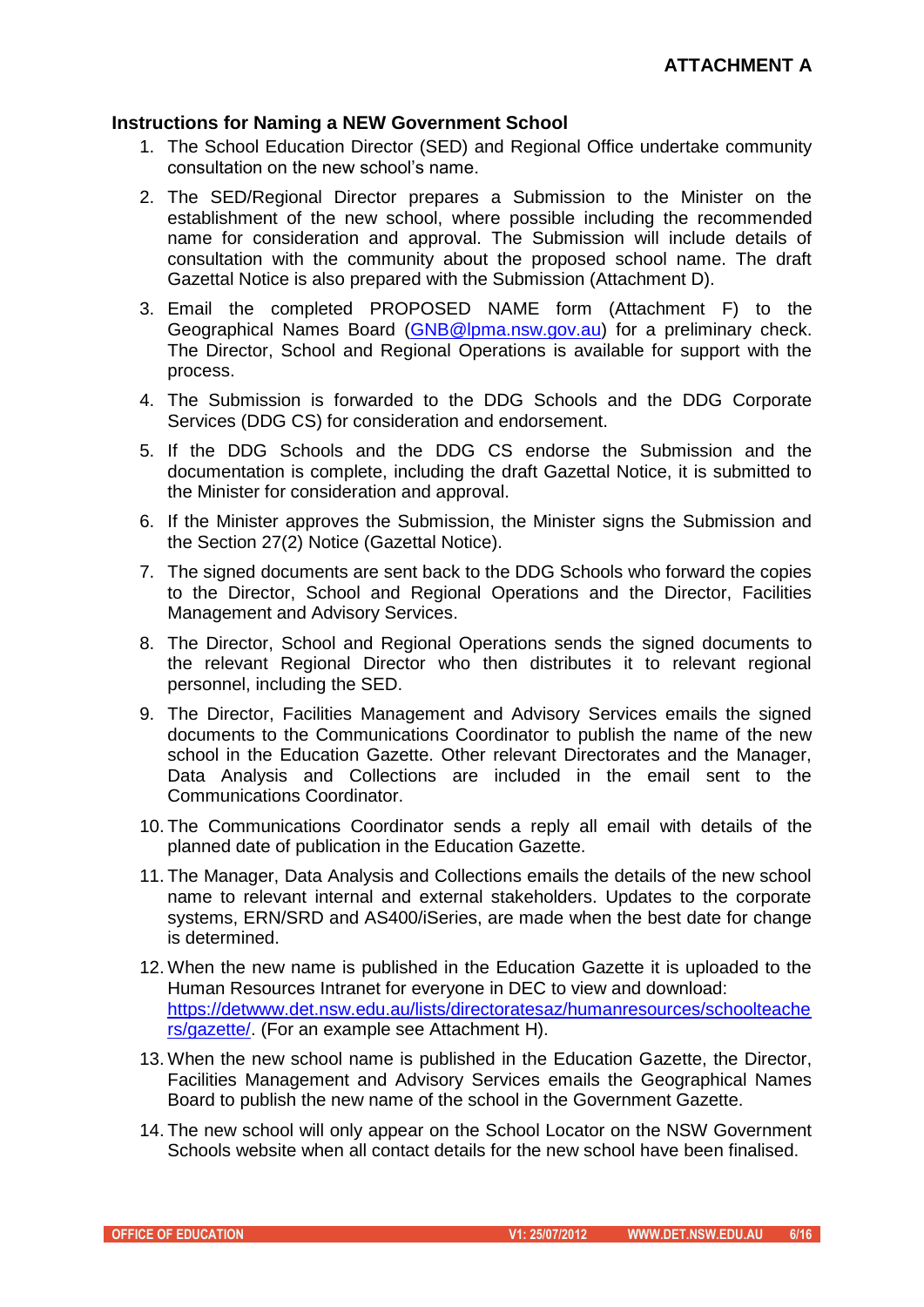## **RENAMING a Government School Flowchart**



Education Gazette available for EVERYONE to view and download on the Human Resources Intranet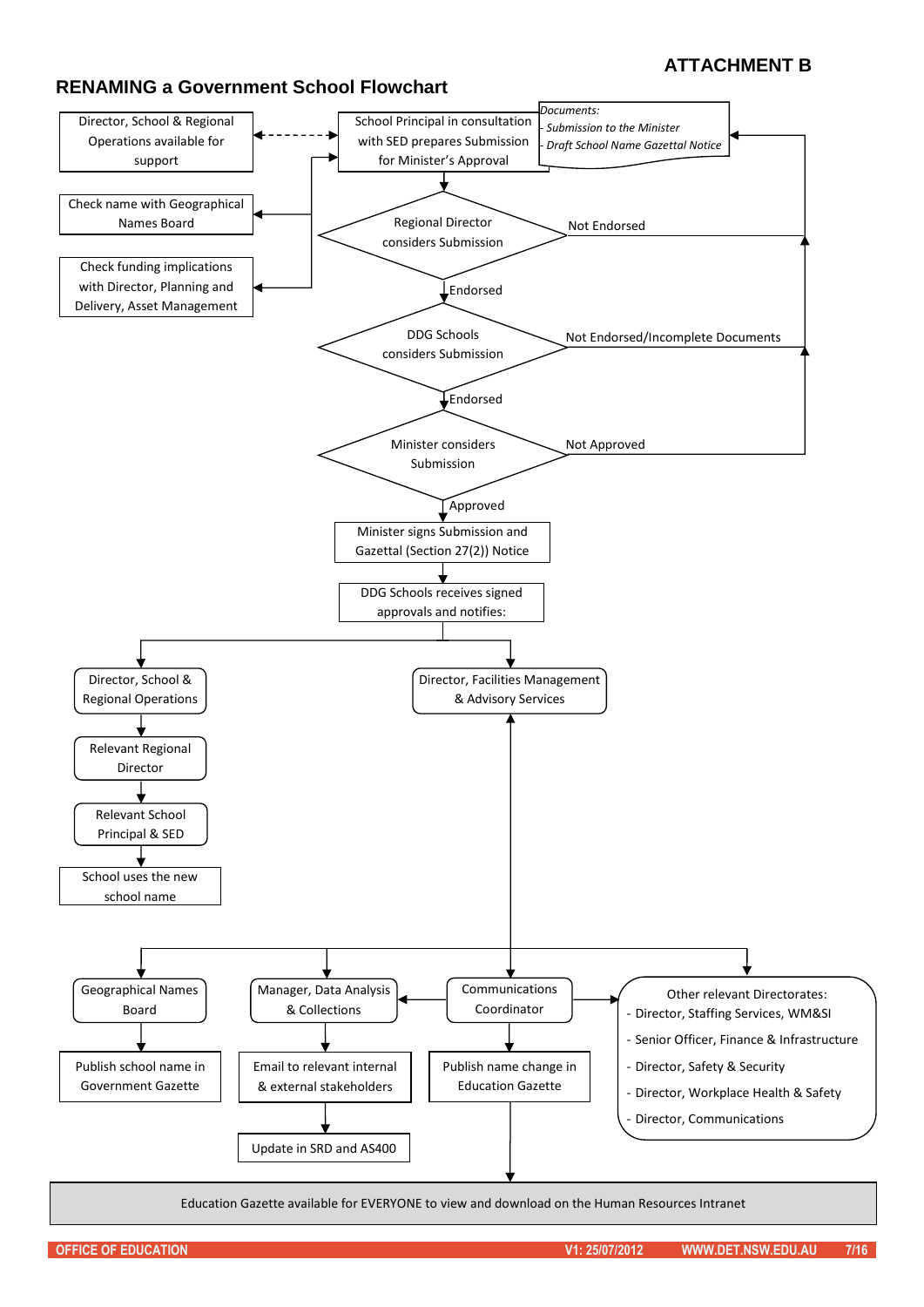## **Instructions for RENAMING a Government School**

- 1. The School Principal in consultation with the School Education Director (SED) prepares a Submission to the Minister for consideration of a change to the school's name. The Submission outlines the reasons why the school is being renamed, the funding implications of the name change and details of consultation with the community about the new school name. The Director, Planning and Delivery, Asset Management Directorate should be consulted regarding funding implications for a name change. These can be especially significant when the name change results in a school becoming a specialist school such as a Creative and Performing Arts High School or Technology High School. The draft Gazettal Notice is also prepared with the Submission (Attachment E).
- 2. Email the completed RENAMING form (Attachment G) to the Geographical Names Board [\(GNB@lpma.nsw.gov.au\)](mailto:GNB@lpma.nsw.gov.au) for a preliminary check. The Director, School and Regional Operations is available for support with the process.
- 3. If the Regional Director endorses the Submission, it is forwarded to the DDG Schools for consideration.
- 4. If the DDG Schools endorses the Submission and the documentation is complete, including the draft Gazettal Notice, it is submitted to the Minister for approval.
- 5. If the Minister approves the Submission, the Minister signs the Submission and the Section 27(2) Notice (Gazettal Notice).
- 6. The signed documents are sent back to the DDG Schools who forwards it to the Director, School and Regional Operations and the Director, Facilities Management and Advisory Services.
- 7. The Director, School and Regional Operations sends the signed documents to the relevant Regional Director who then forwards it to the relevant School Principal and SED.
- 8. Following receipt of the signed Submission, the school can use the new school name.
- 9. The Director, Facilities Management and Advisory Services emails the signed documents to the Communications Coordinator to publish the renaming of the school in the Education Gazette. Other relevant Directorates and the Manager, Data Analysis and Collections are included in the email sent to the Communications Coordinator.
- 10. The Communications Coordinator sends a reply all email with details of the planned date of publication in the Education Gazette.
- 11. The Manager, Data Analysis and Collections emails the details of the renaming of the school to relevant internal and external stakeholders. Updates to the corporate systems, ERN/SRD and AS400/iSeries, are made when the best date for change is determined.
- 12. When the new name is published in the Education Gazette it is uploaded to the Human Resources Intranet for everyone in DEC to view and download: [https://detwww.det.nsw.edu.au/lists/directoratesaz/humanresources/schoolteache](https://detwww.det.nsw.edu.au/lists/directoratesaz/humanresources/schoolteachers/gazette/) [rs/gazette/.](https://detwww.det.nsw.edu.au/lists/directoratesaz/humanresources/schoolteachers/gazette/) (For an example see Attachment H).
- 13. When the new name is published in the Education Gazette, the Director, Facilities Management and Advisory Services emails the Geographical Names Board to publish the renaming of the school in the Government Gazette.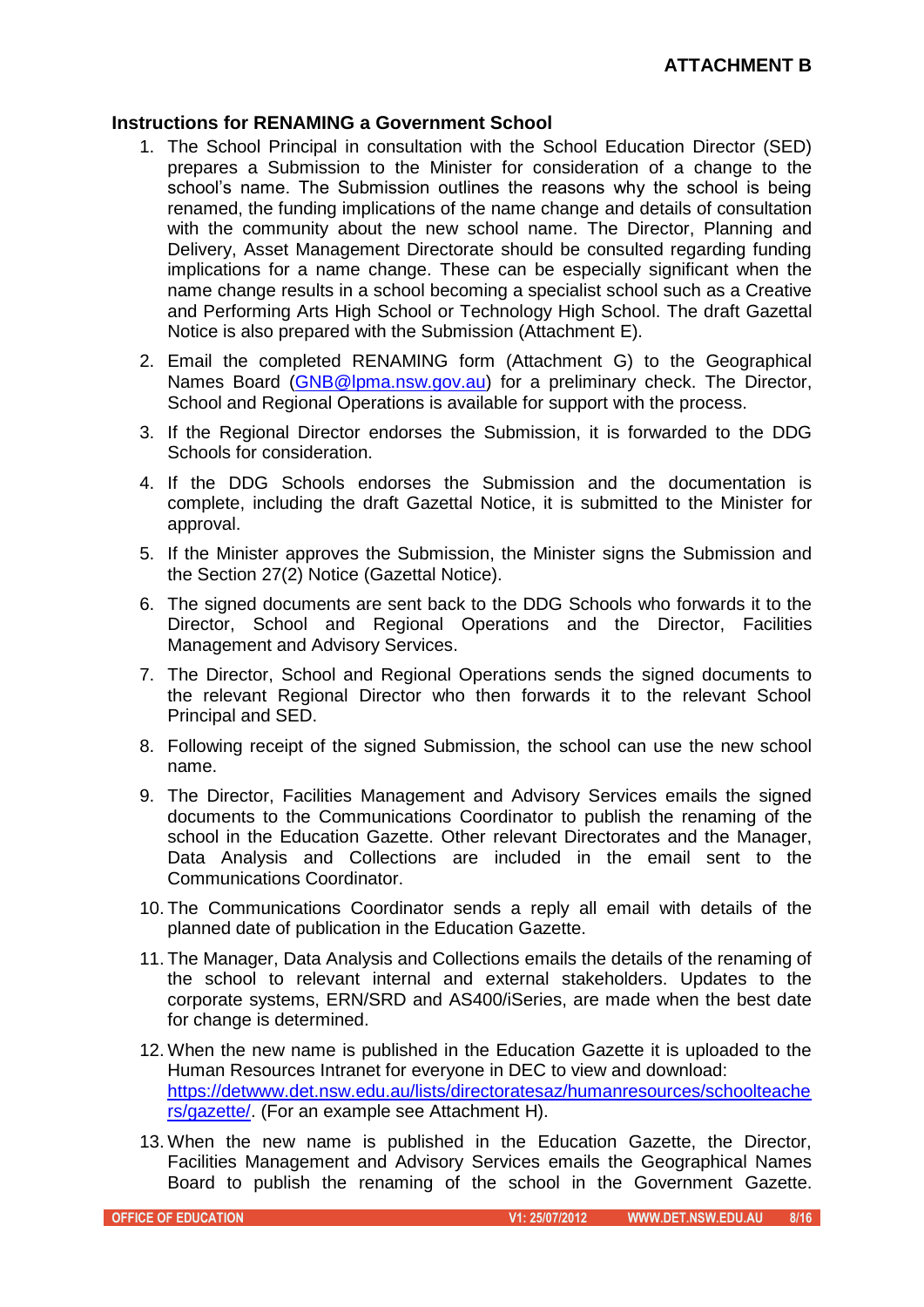| <b>Submission to the Minister</b>                                                                                                                                                                                                                                                                                                 |
|-----------------------------------------------------------------------------------------------------------------------------------------------------------------------------------------------------------------------------------------------------------------------------------------------------------------------------------|
| <b>GREAT LAKES COLLEGE, TUNCURRY CAMPUSES - REQUEST FOR OFFICIAL</b><br>NAME CHANGES - DGS 11/1689                                                                                                                                                                                                                                |
| ISSUE:                                                                                                                                                                                                                                                                                                                            |
| Request for official name changes to the two Tuncurry campuses of the Great Lakes<br>College so that the names become Great Lakes College, Tuncurry Campus and Great<br>Lakes College, Senior Campus.                                                                                                                             |
| <b>BACKGROUND:</b>                                                                                                                                                                                                                                                                                                                |
| Great Lakes College is a multi-campus college comprising two Years 7 to 10 campuses<br>and one Years 11 and 12 campus. These schools are currently named Great Lakes<br>College, Forster Campus (school code 8534), Great Lakes College, Tuncurry Junior<br>Campus (8289) and Great Lakes College, Tuncurry Senior Campus (8281). |
| The Years 7 to 10 and Years 11 and 12 campuses at Tuncurry are jointly located on a<br>site with a TAFE NSW facility while the other Years 7 to 10 campus, Great Lakes<br>College Forster Campus, is located in Forster.                                                                                                          |
| The two Tuncurry campuses have the same address which is Northern Parkway,<br>Tuncurry NSW 2428.                                                                                                                                                                                                                                  |
| <b>COMMENT:</b>                                                                                                                                                                                                                                                                                                                   |
| Changing the names of the two Tuncurry campuses aims to:                                                                                                                                                                                                                                                                          |
| . Be consistent with other multi-campus colleges which do not include the term<br>junior in their campus titles.<br>• Reduce any perception that Great Lakes College has junior and senior teachers.<br>• Align the naming of the two Years 7 to 10 campuses, Great Lakes College,                                                |
| Tuncurry Campus and Great Lakes College, Forster Campus.                                                                                                                                                                                                                                                                          |
| During 2011 stakeholder groups including the Aboriginal Education Consultative<br>Group, the Parents and Citizens' Association, student representative councils and<br>staff have been consulted, and support the change in name for the two campuses.                                                                            |
| Great Lakes College, Forster Campus will remain unchanged.                                                                                                                                                                                                                                                                        |
| <b>FUNDING IMPLICATIONS:</b>                                                                                                                                                                                                                                                                                                      |
| Not applicable.                                                                                                                                                                                                                                                                                                                   |
| REGENTED MAIL OFFICE<br><b>CONSULTATION:</b>                                                                                                                                                                                                                                                                                      |
| As above.                                                                                                                                                                                                                                                                                                                         |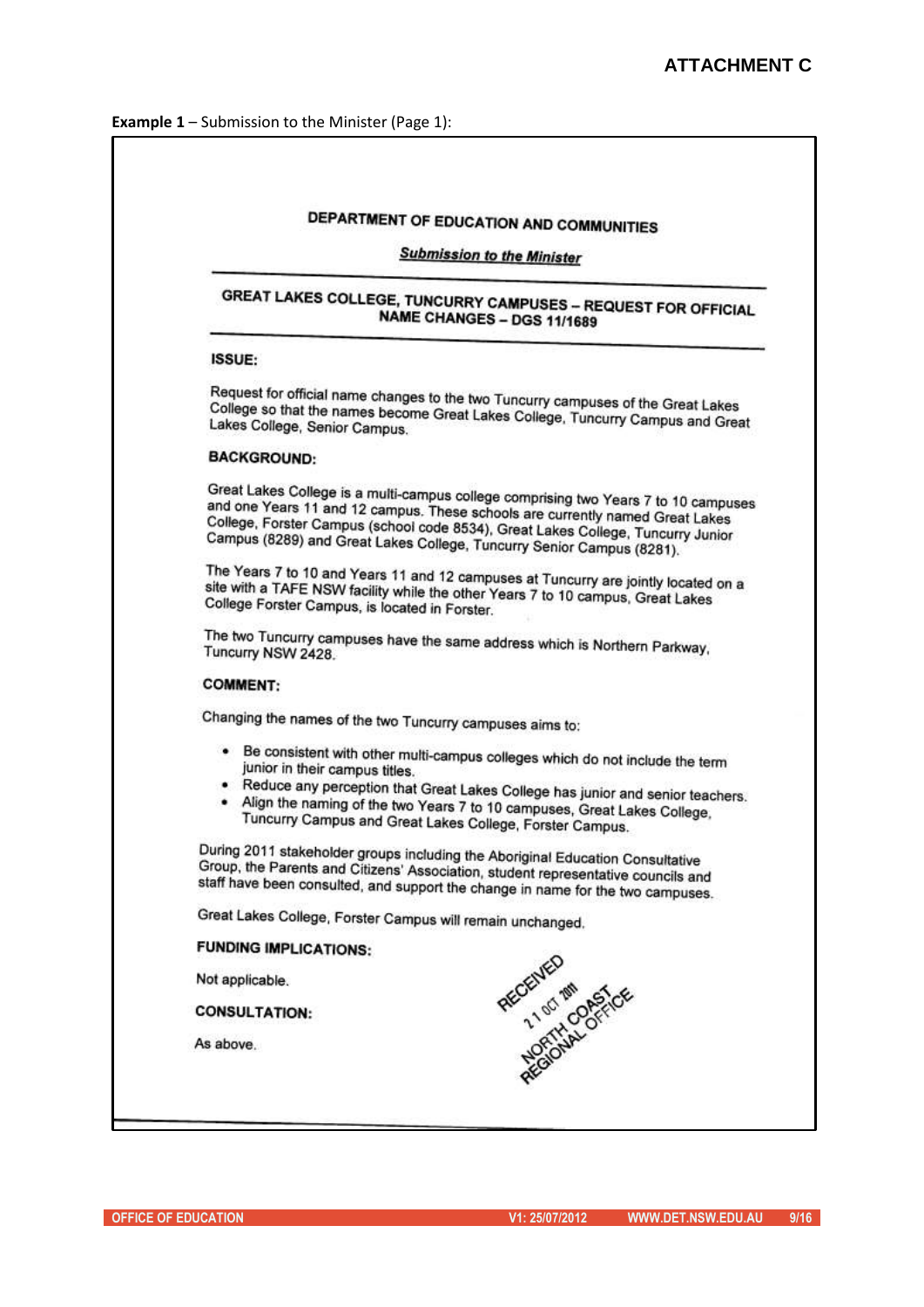**Example 1:** Submission to the Minister (Page 2):

DGS 11/1689 **MEDIA RELEASE:** No media release is required for this matter. **RECOMMENDATION:** That the Minister notes this advice and agrees that the current school names be that the minister notes this advice and agrees that the current school names be<br>changed, officially gazetted and listed in all government and departmental documents changed, officially gazetted and listed in all government and departmental documents<br>as Great Lakes College, Tuncurry Campus and Great Lakes College, Senior Campus. Approved by: Peter Haigh **REGIONAL DIRECTOR NORTH COAST** 30 September 2011 Gregory Prior DEPUTY DIRECTOR-GENERAL, SCHOOLS /2\_October 2011 13/10/11 Hugo Harmstorf A/DEPUTY DIRECTOR-GENERAL, FINANCE AND INFRASTRUCTURE October 2011 **MINISTER**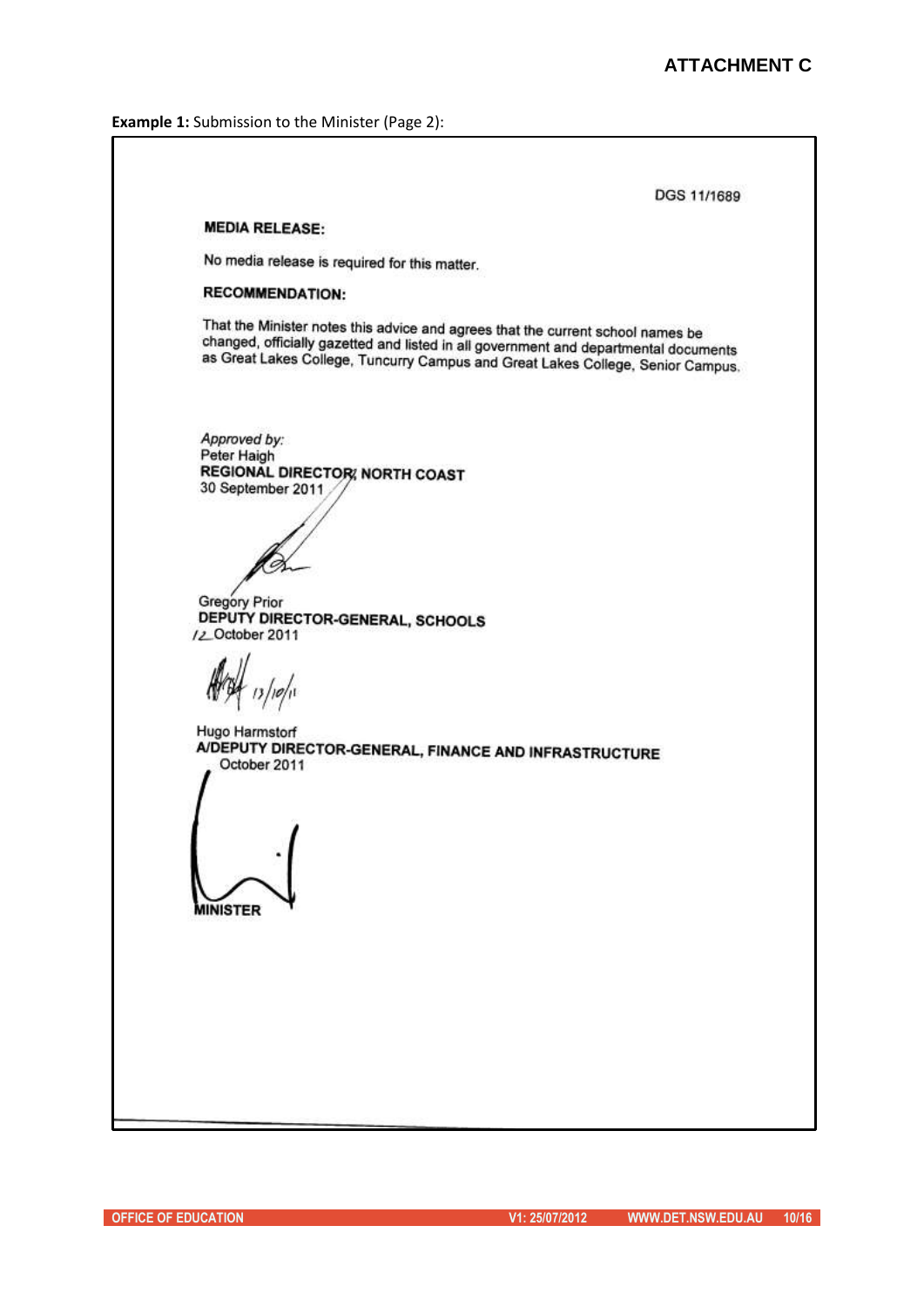**Example 2** – Submission to the Minister (page 3) - Section 27 (2) Notice (Gazettal Notice):

#### **EDUCATION ACT 1990 NAMING OF A GOVERNMENT SCHOOL**

Pursuant to Part 6, Section 27 (2) of the Education Act 1990, I hereby rename Bega Public School located at Auckland Street, Bega NSW 2550, "Bega Valley Public School" as proposed by the school community.

Dated this 27th day of January 2012

**Adrian Piccoli MP Minister for Education**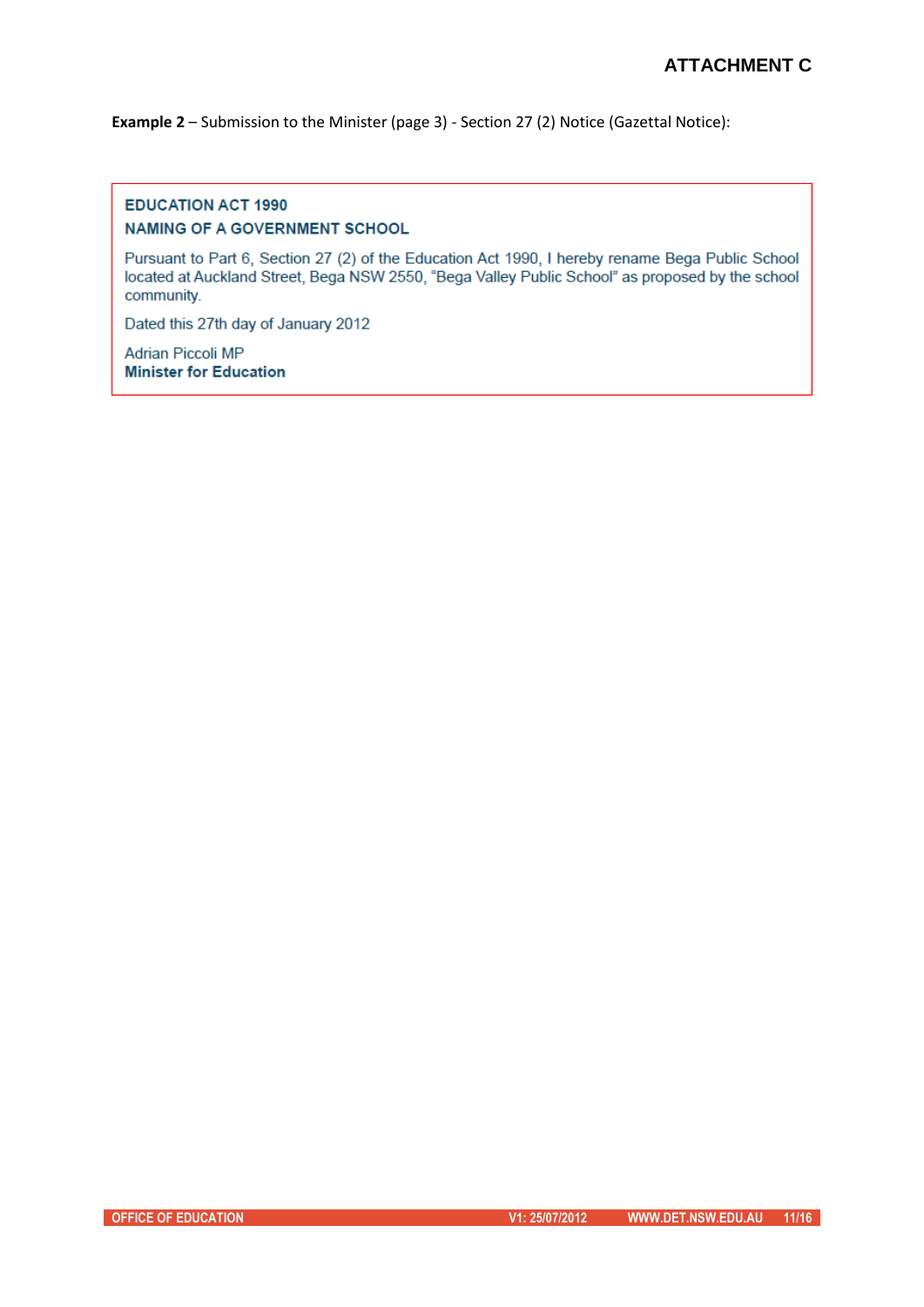## **ATTACHMENT D**

#### **EDUCATION ACT 1990**

## **NAMING OF A GOVERNMENT SCHOOL**

Pursuant to Part 6, Section 27 (2) of the Education Act 1990, I hereby name the new *Insert school level School* at *Insert suburb* (school code *Insert school code*) located at *Insert school address*, "*Insert school name* ".

Dated this **Dated this** *Insert Year* 

*Insert Minister's name* MP **Minister for Education**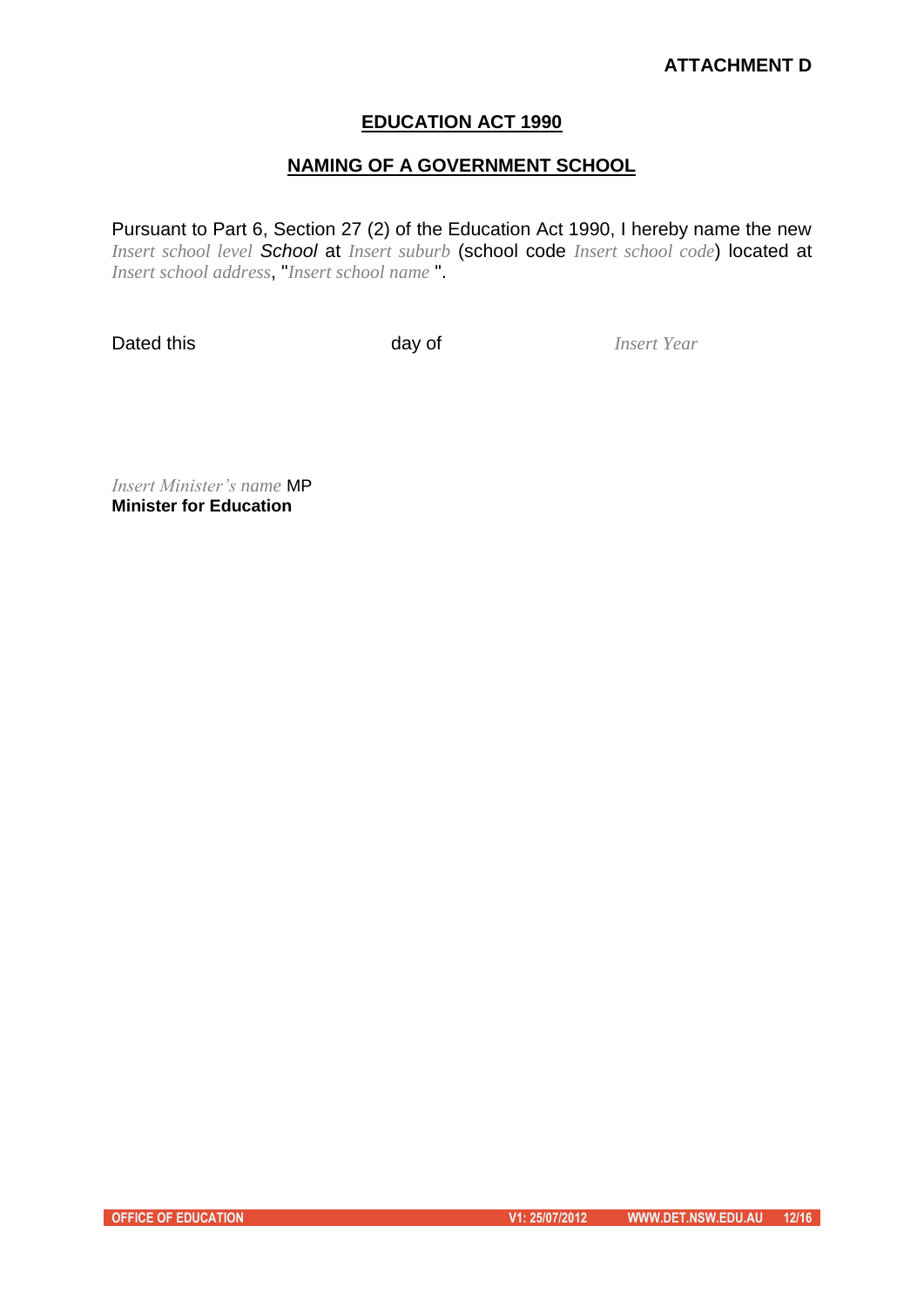## **ATTACHMENT E**

#### **EDUCATION ACT 1990**

## **NAMING OF A GOVERNMENT SCHOOL**

Pursuant to Part 6, Section 27 (2) of the Education Act 1990, I hereby rename *Insert current school name* at *Insert school address*, "*Insert new school name*" as proposed by the school community.

**Dated this** day of *Insert Year* 

*Insert Minister's name* MP **Minister for Education**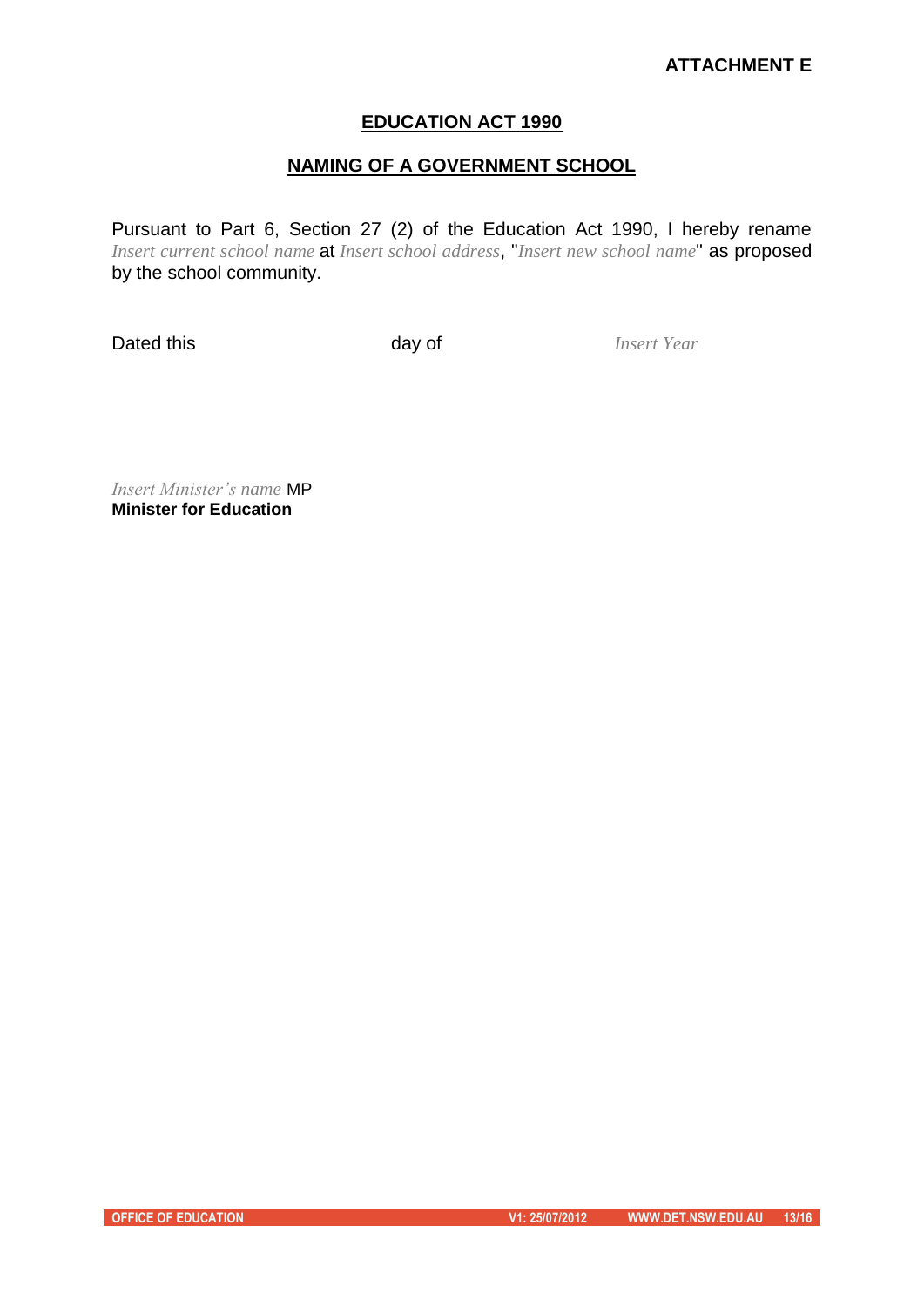## **ATTACHMENT F**

#### **PROPOSED NAME FOR A NEW SCHOOL**

*This form is to be completed at the School Group or Regional Office level and attached to the submission to the Minister. It is advisable to check the name with the Geographical Names Board at the earliest possible time to ensure there are no issues.*

Proposed name: ........................................................................................................................ Local Government Area: ........................................................................................................... Latitude: ............................... Longitude: ............................... Lot DP or Por: ........................... Description of feature, including school type, location, address and extent: ................................ ................................................................................................................................................... The proposed name should be chosen in accordance with the Department's policy on the naming of schools. If the name is *not* the same as the suburb or locality name, the following questions should be answered. 1. Explain the reasons for selecting the proposed name, including the significance of the name for the school. Attach separate sheet if insufficient space. ............................................................................................................................................. 2. Where the suburb or locality name has not been used, provide reasons. ……...................................................................................................................................... 3. Has the school community been consulted? Yes/No 4. Has there been a mutual agreement to the proposed name above? Yes/No If not, list the other names suggested. ……...................................................................................................................................... ……...................................................................................................................................... 5. Has the Department's database of historic names been searched? Yes/No Is there a duplicate or similar name? ............................................................................................................................................. ……...................................................................................................................................... School Education Director: ....................................... School Group: ....................................... Date: ....................................... Regional Director: ....................................... Date: ......................................

January 2012 - *The completed form can be emailed to* [GNB@lpma.nsw.gov.au](mailto:GNB@lpma.nsw.gov.au) *for a preliminary check.*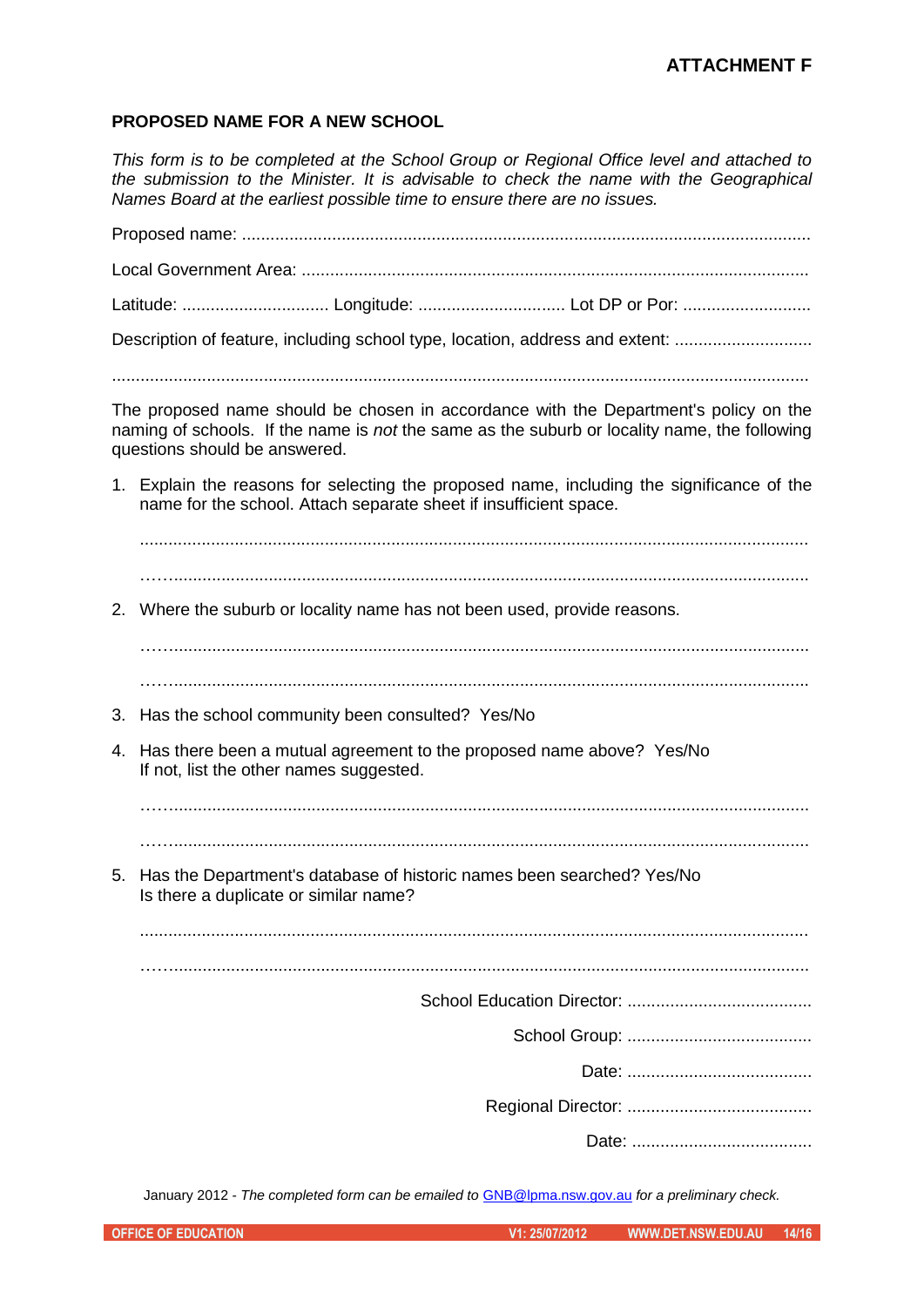#### **PROPOSED CHANGE OF NAME FOR A SCHOOL**

*This form is to be completed at the School Group or Regional Office level and forwarded with the Submission to the Minister. It is advisable to check the new name with the Geographical Names Board at the earliest possible time to ensure there are no issues.*

Name of School at present: ......................................................................................................

Local Government Area: ...........................................................................................................

Latitude: .............................. Longitude: ................................ Lot DP or Por: ..........................

Description of feature, including school type, location, address and extent (New address if school is changing site):

...................................................................................................................................................

Proposed name: .......................................................................................................................

The proposed name should be chosen in accordance with the Department's policy on the naming of schools. If the name is *not* the same as the suburb or locality name, the following questions should be answered.

1. Explain the reasons for selecting the proposed name, including the significance of the name for the school. Attach separate sheet if insufficient space.

2. Where the suburb or locality name has not been used, provide reasons.

............................................................................................................................................ ............................................................................................................................................

- 3. Has the school community been consulted? Yes/No
- 4. Has there been a mutual agreement to the proposed name above? Yes/No If not, list the other names suggested.

............................................................................................................................................

5. Has the Department's database of historic names been searched? Yes/No Is there a duplicate or similar name?

............................................................................................................................................

School Education Director: .......................................

School Group: .......................................

Date: .......................................

Regional Director: .......................................

Date: ......................................

January 2012 - *The completed form can be emailed to* [GNB@lpma.nsw.gov.au](mailto:GNB@lpma.nsw.gov.au) *for a preliminary check.*